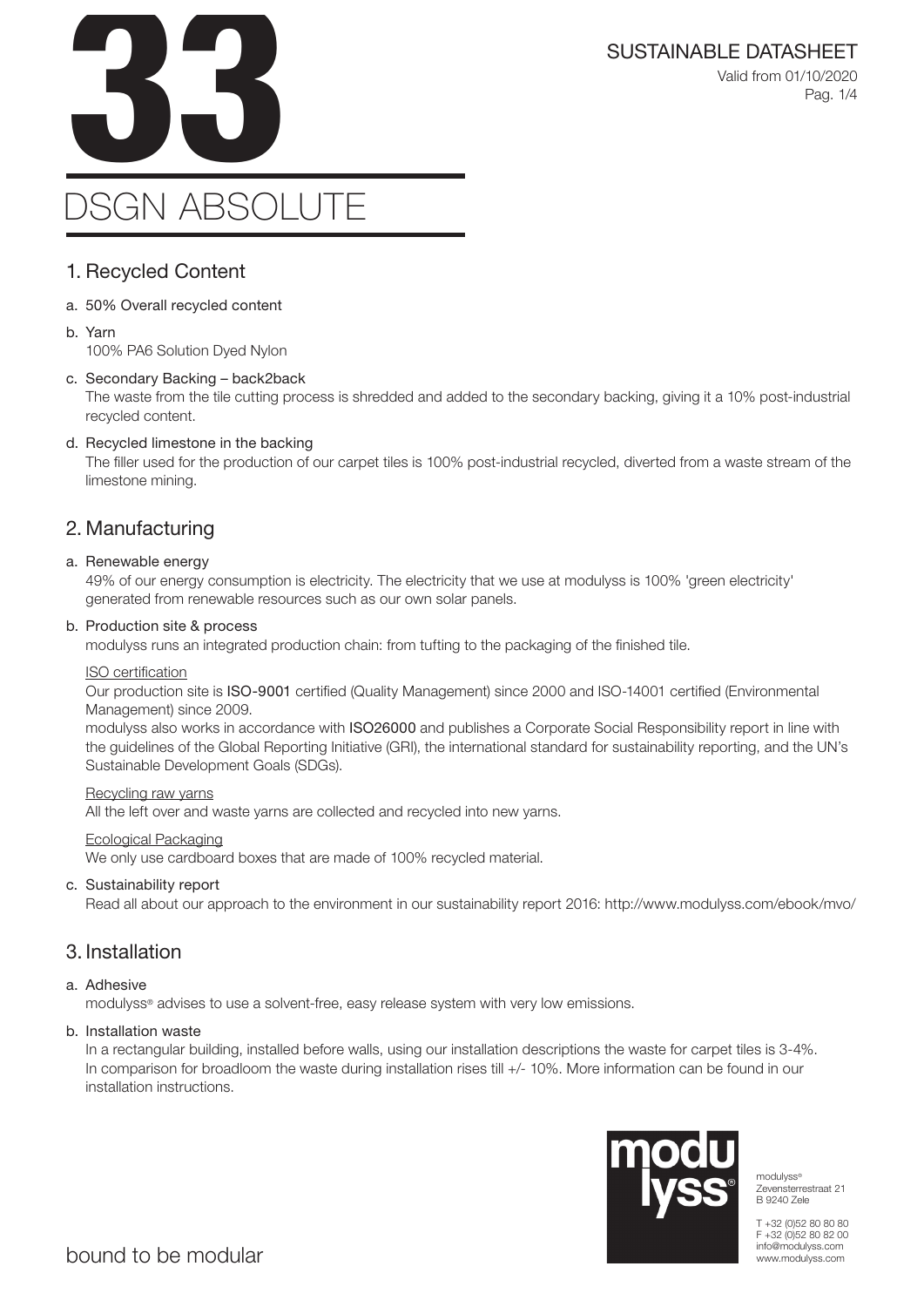# SUSTAINABLE DATASHEET

product: DSGN Absolute Pag. 2/4

# 4. End of Life

## a. Re-use

At the end of life, after cleaning, carpet tiles can be re-used in non-critical areas, to extend the product life.

b. Recycling

Carpet tiles can be used as raw material for the backing of new carpet tiles in our back2back program.

c. CARE

Partnership modulyss®/Vanheede Environment Group in which carpet tiles are converted into secondary fuel to reduce  $\mathrm{CO}_2$  emissions significantly. The minerals are extracted from the carpet tiles and recycled into raw material for the cement production industry, which results in  $\pm$  50% recycling of our carpet tiles.

# 5. Voc's & Chemical Substances

This product fulfills the testing criteria for emissions of:

- a. CRI (US and international) Carpet & Rug Institute Compliant to the requirements of Green Label Plus, GLP 1100 (see LEED®, point 6.b)
- b. GUT (DE)

Gemeinschaft Umwelfreundlicher Teppichboden TVOC28<100 μg/m³ This product meets the GUT-criteria, GUT-license number E0CAEA17. These criteria include VOC tresholds, odour and chemical substances.

c. REACH (EU)

modulyss® complies with the strict European REACH standards.

d. Sundahus (SE)

SundaHus Miljödata is a system of health and environmental assessment of products in the construction and real estatebusinesses. The core of the system is a database of substances, materials and products. B-rating.

e. M1 (FI)

This certificate is granted by the Building Information Foundation RTS sr. The aim of the classification is to enhance the development and the use of low-emitting building materials to create a healthy indoor environment.

# 6. Environmental Product Declaration (EPD)

An EPD is a standardized way to provide information on the environmental impact of a product during the entire life. They include information on the environmental impact of raw material extraction and production, energy use and efficiency, content of materials and chemical substances, emissions to air, soil and water and waste generation. A product-specific EPD in accordance with the ISO14025 and EN15804, is available for this product. The EPD-declaration-number is EPD-MOD-20170077-CBC1-EN.



modulyss® Zevensterrestraat 21 B 9240 Zele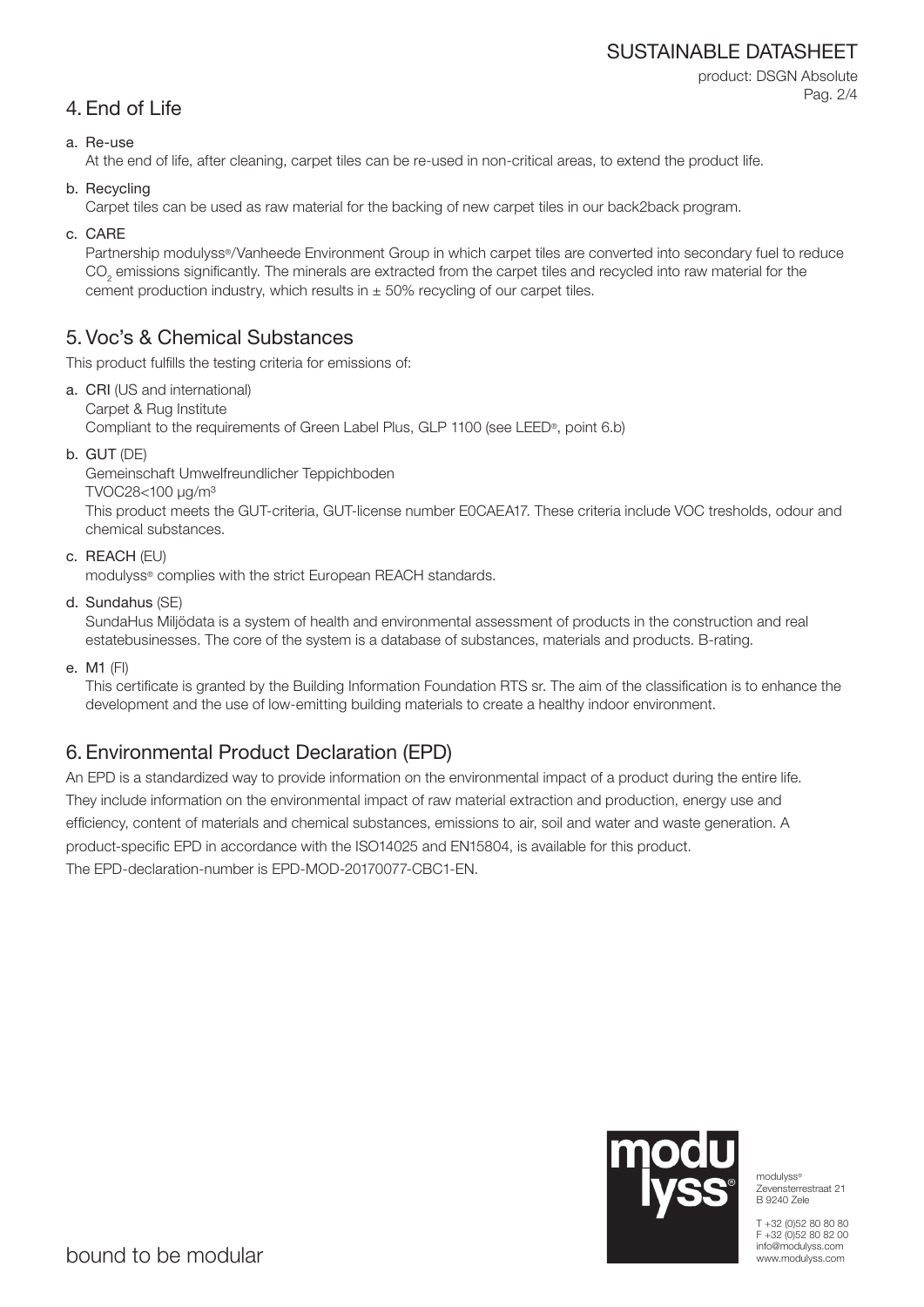SUSTAINABLE DATASHEET

product: DSGN Absolute

Pag. 3/4

# 7. Compliance to Green Building Certifications

### a. BRE Global (UK)

Building Research Establishment This product can contribute towards credits in:

### Hea 02 – Indoor Air Quality

To recognise and encourage a healthy internal environment through the specification and installation of appropriate ventilation, equipment and finishes.

- Use of a low-emission adhesive on installation (BN EN 13999-1:2007) can contribute to this credit.
- modulyss® carpet tiles meet the requirements of EN14041, including E1 classification for formaldehyde emissions, and can contribute to the credit for a healthy indoor air quality.

## Hea 05 – Acoustic performance

To ensure the buildings' acoustic performance including sound insulation meet the appropriate standards for its purpose. This product is highly sound-absorbent. It reduces contact noise by 29 decibels (ΔL<sub>w</sub> - ISO 10140) and has an absorption coefficient of 0.20 (ISO 354).

## MAT 1 – Life Cycle Impact

### BREEAM Rating Offices

### Certificate ENP 428 j, A rating – Eco point score 0.327

To recognise and encourage the use of construction materials with a low environmental impact (including embodied carbon) over the full life cycle of the building. For more information on the Green Guide to Specification visit www.bre. co.uk/greenguide or www.greenbooklive.com

### MAT 5 – Designing for Robustness

To recognise and encourage adequate protection of exposed elements of the building and landscape, therefore minimising the frequency of replacement and maximising materials optimisation. This product satisfies the requirements of EN1307 classification, class 33 - LC2 for intensive use in a contract environment.

### WST 01 – Construction Waste Management

To promote resource efficiency via the effective management and reduction of construction waste. This product can contribute to waste reduction on site. See item 3, installation, for more details. Concerns cutting waste on installation of carpet tiles.

### b. LEED (US and international)

Leadership in Energy and Environmental Design modulyss products can contribute to the following LEED v4 credits:

- MR credit: Interiors Life-Cycle Impact Reduction
- MR credit: Building product disclosure and optimization Environmental Product Declarations

MR credit: Building product disclosure and optimization - Sourcing of raw materials MR4 Post-Industrial recycled content: 50% MR4 Post-Consumer recycled content: 0%

- MR credit: Building product disclosure and optimisation Material ingredients
- MR credit: Construction and demolition waste management
- EQ credit: Low emitting materials
- EQ credit: Indoor air quality assesment
- EQ credit: Acoustic performance.

Products are not reviewed under LEED, LEED credit requirements cover the performance of materials in aggregate, not the performance of individual products of brands. For more information on LEED, visit www.usgbc.org/contact



modulyss® Zevensterrestraat 21 B 9240 Zele